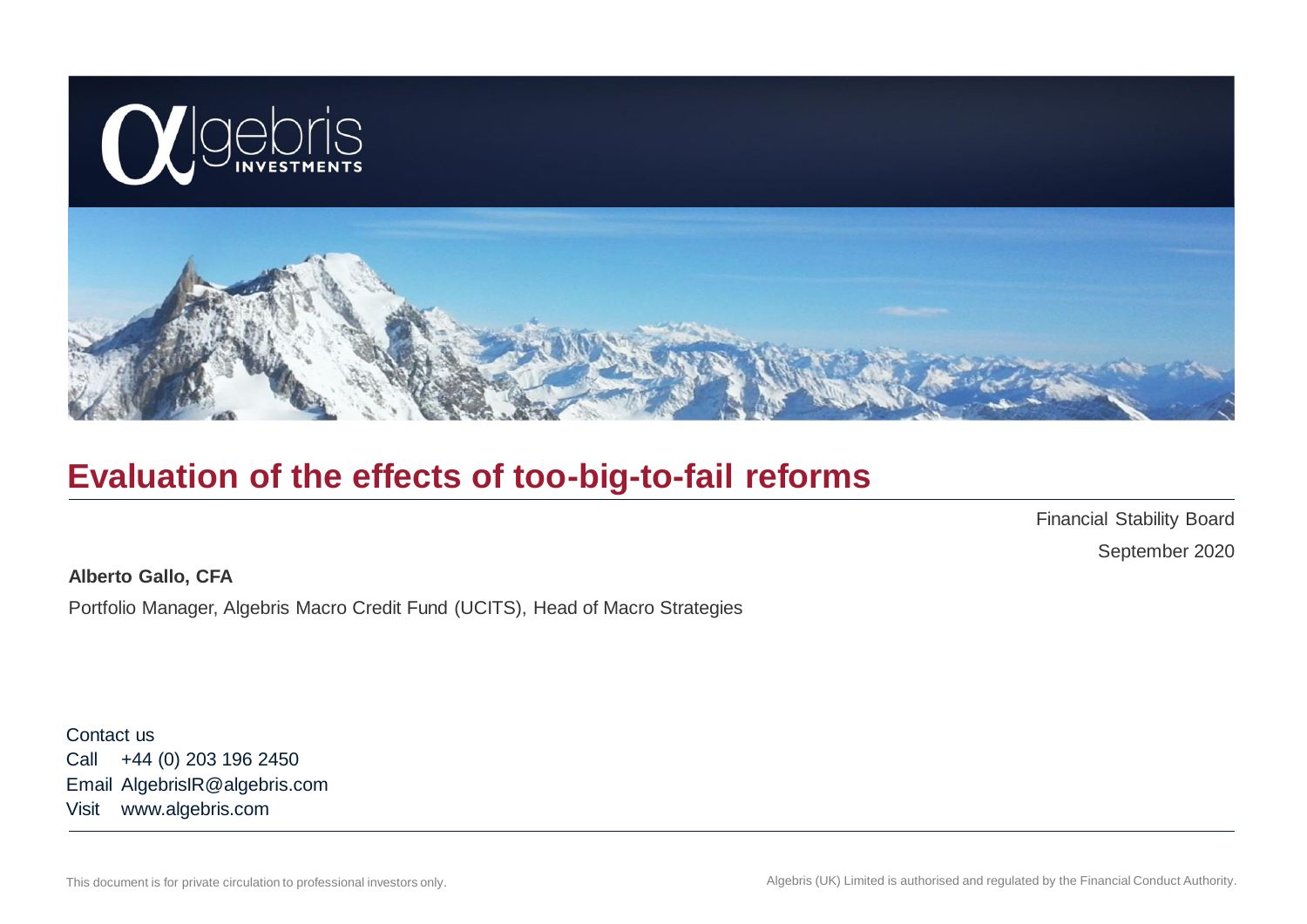

### **Inefficient Banking Systems Increase Fragility**

|                    |                                                          |          | <b>Capital Ratio Profitability Asset Quality</b> | <b>Costs</b>                            | <b>Fragmentation</b>                                | <b>Diversification</b>                                                 | <b>Size</b>                                      |
|--------------------|----------------------------------------------------------|----------|--------------------------------------------------|-----------------------------------------|-----------------------------------------------------|------------------------------------------------------------------------|--------------------------------------------------|
|                    | <b>Bank Capital to</b><br><b>Assets Ratio</b><br>$(\% )$ | RoA, bps | Gross NPL%                                       | <b>Bank Branches</b><br>per 100k People | Number of Credit<br>Institutions per 100k<br>People | Bank Financing as %<br>of Total Credit to<br><b>Private Corporates</b> | <b>Bank Total</b><br>Assets as %<br>National GDP |
| <b>US</b>          | 11.7                                                     | 120.0    | 0.9                                              | 30.9                                    | 1.6                                                 | 34%                                                                    | 94%                                              |
| <b>Netherlands</b> | 6.2                                                      | 47.3     | 1.9                                              | 11.0                                    | 0.5                                                 | 44%                                                                    | 328%                                             |
| Finland            | 9.3                                                      | 32.4     | 1.4                                              | 3.1                                     | 4.3                                                 | 59%                                                                    | 305%                                             |
| <b>UK</b>          | 6.8                                                      | 28.0     | $1.1$                                            | 25.1                                    | 0.6                                                 | 70%                                                                    | 368%                                             |
| Ireland            | 14.9                                                     | 50.5     | 5.7                                              | 20.5                                    | 6.2                                                 | 19%                                                                    | 391%                                             |
| France             | 6.5                                                      | 39.7     | 2.7                                              | 34.9                                    | 0.6                                                 | 53%                                                                    | 440%                                             |
| Spain              | 7.6                                                      | 51.3     | 3.2                                              | 55.1                                    | 0.4                                                 | 68%                                                                    | 235%                                             |
| Germany            | 6.5                                                      | 15.6     | 1.2                                              | 11.1                                    | 1.8                                                 | 78%                                                                    | 264%                                             |
| Italy              | 6.3                                                      | 38.1     | 8.4                                              | 40.9                                    | 0.8                                                 | 74%                                                                    | 218%                                             |
| Portugal           | 7.0                                                      | 45.1     | 9.4                                              | 36.0                                    | 1.4                                                 | 65%                                                                    | 196%                                             |
| Australia          | 6.9                                                      | 84.0     | 0.9                                              | 28.2                                    | 0.5                                                 | 50%                                                                    | 273%                                             |
| Canada             | 5.3                                                      | 88.6     | 0.4                                              | 20.0                                    | 0.3                                                 | 42%                                                                    | 311%                                             |

Source: Algebris (UK) Limited, ECB, BoE, World Bank, OECD, BIS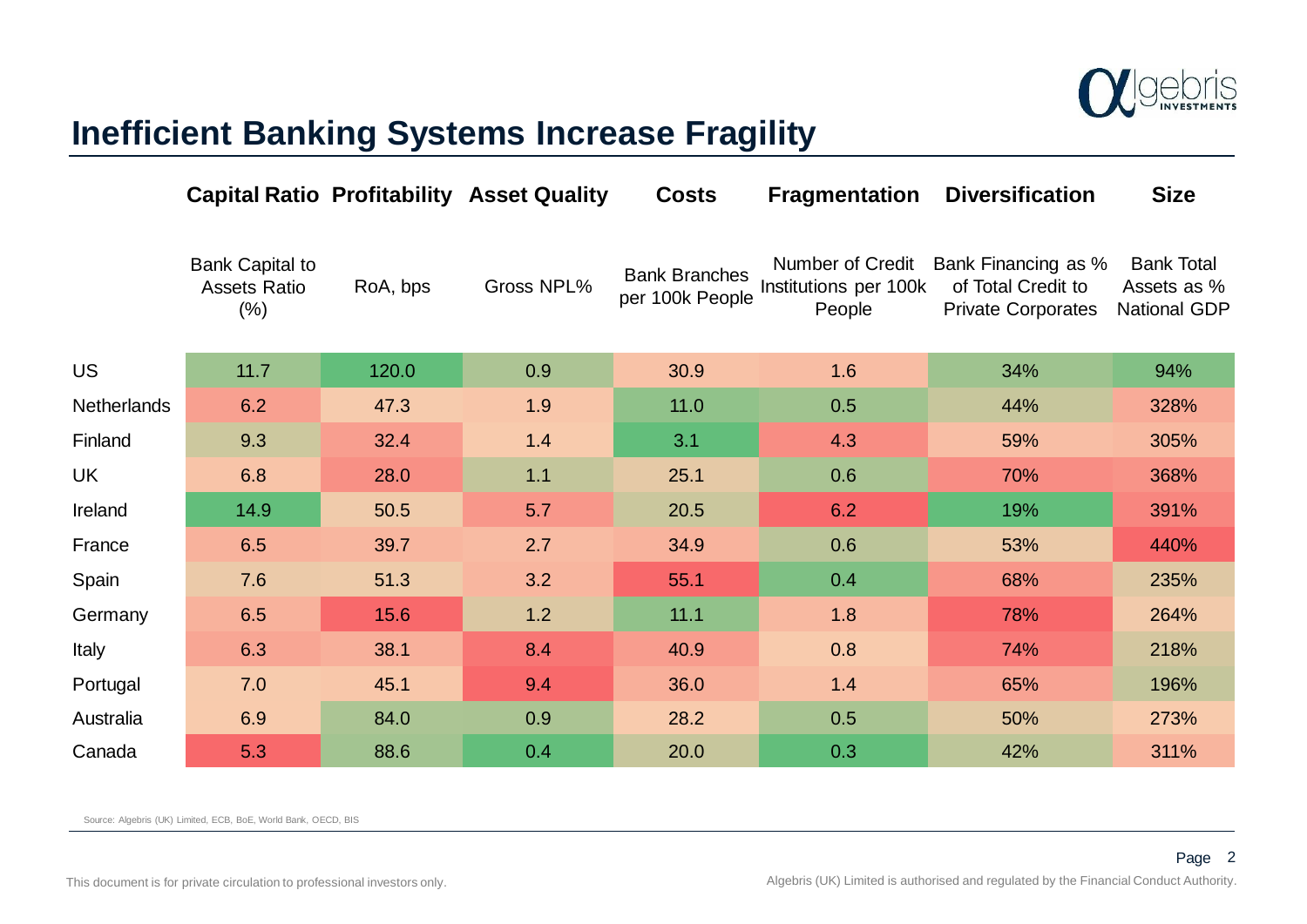

### **Losses can Exceed 10% of Assets**



Source: Algebris (UK) Limited, RBS Credit Strategy, Bloomberg, company filings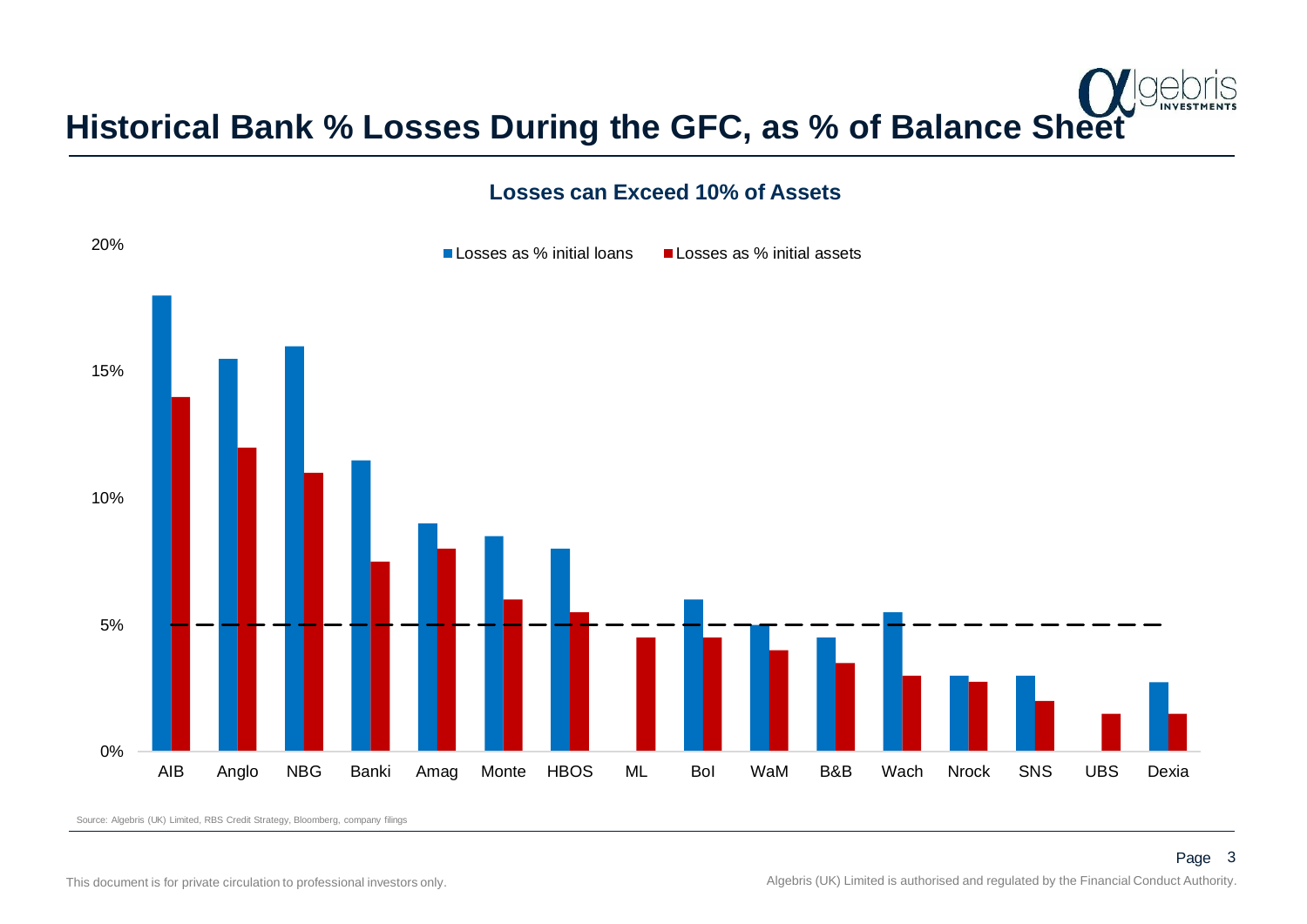# **Low Volatility and Asset Bubbles**

### Forward Guidance and Short Volatility: A Feedback Loop





Source: Algebris (UK) Limited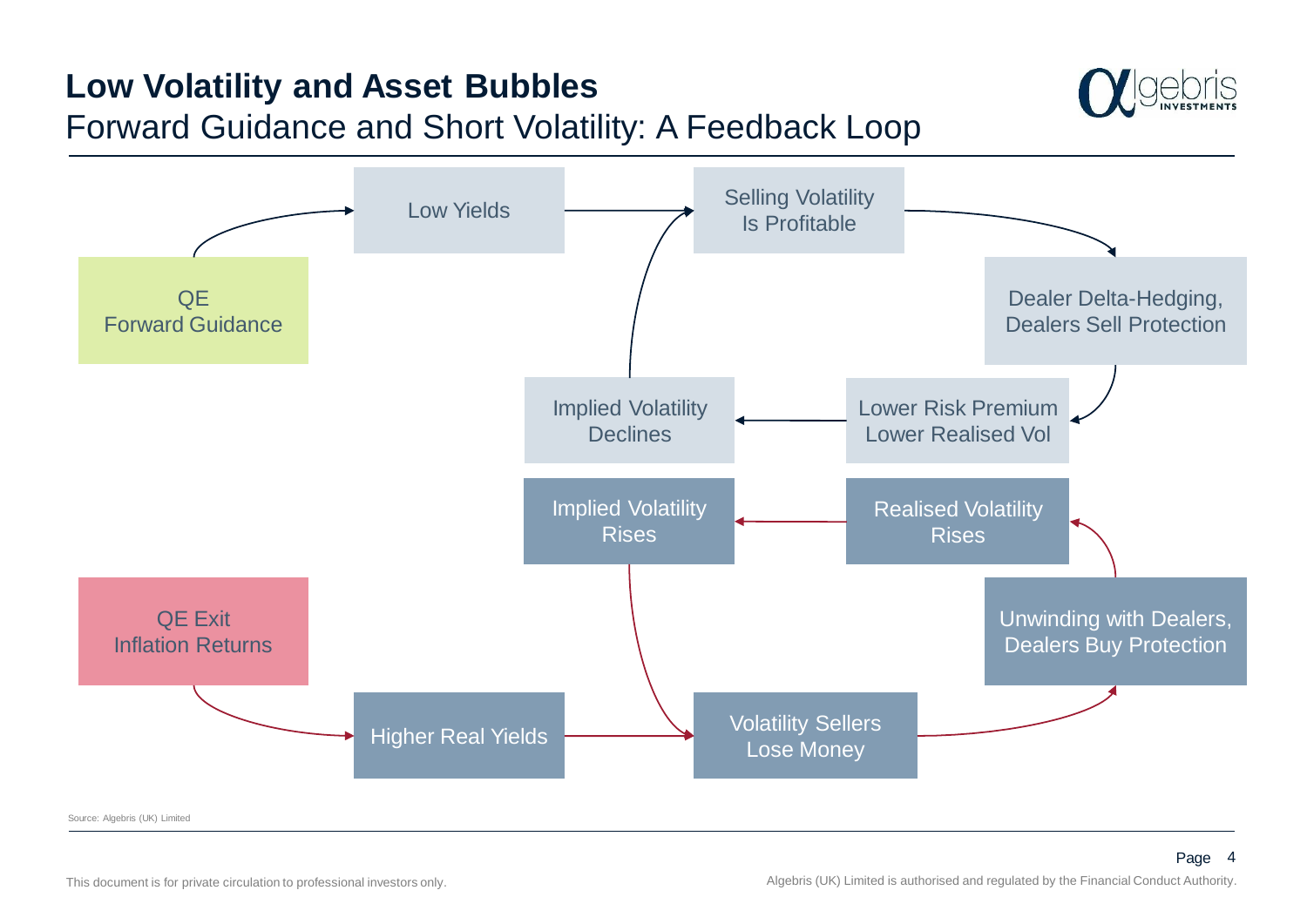# VIX Pre and Post QE **Markets: The New Too-Big-To-Fail**



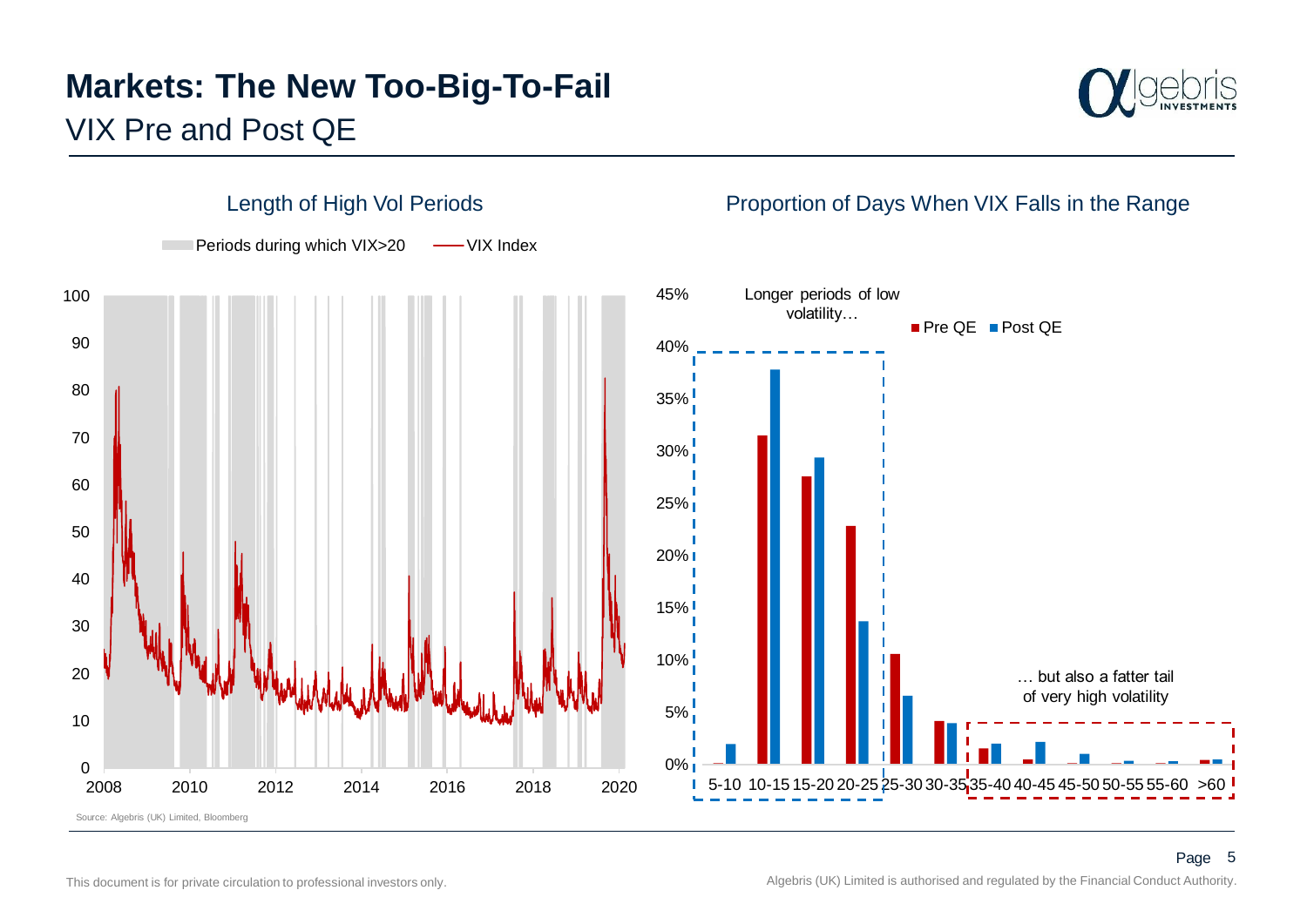# 2-Day Rolling Correlations – 10 Minute Intervals **Risk-free Assets: No Longer Balancing Portfolios**





Equities used: SX5E, SX7E, SPX, EEM, FTSEMIB, UKX and BKX; Rates used: OE1, RX1, TY1; Credit used: Xover, CDX HY, Senior Fin and EM local sovereign. Source: Algebris (UK) Limited, Bloomberg

0.2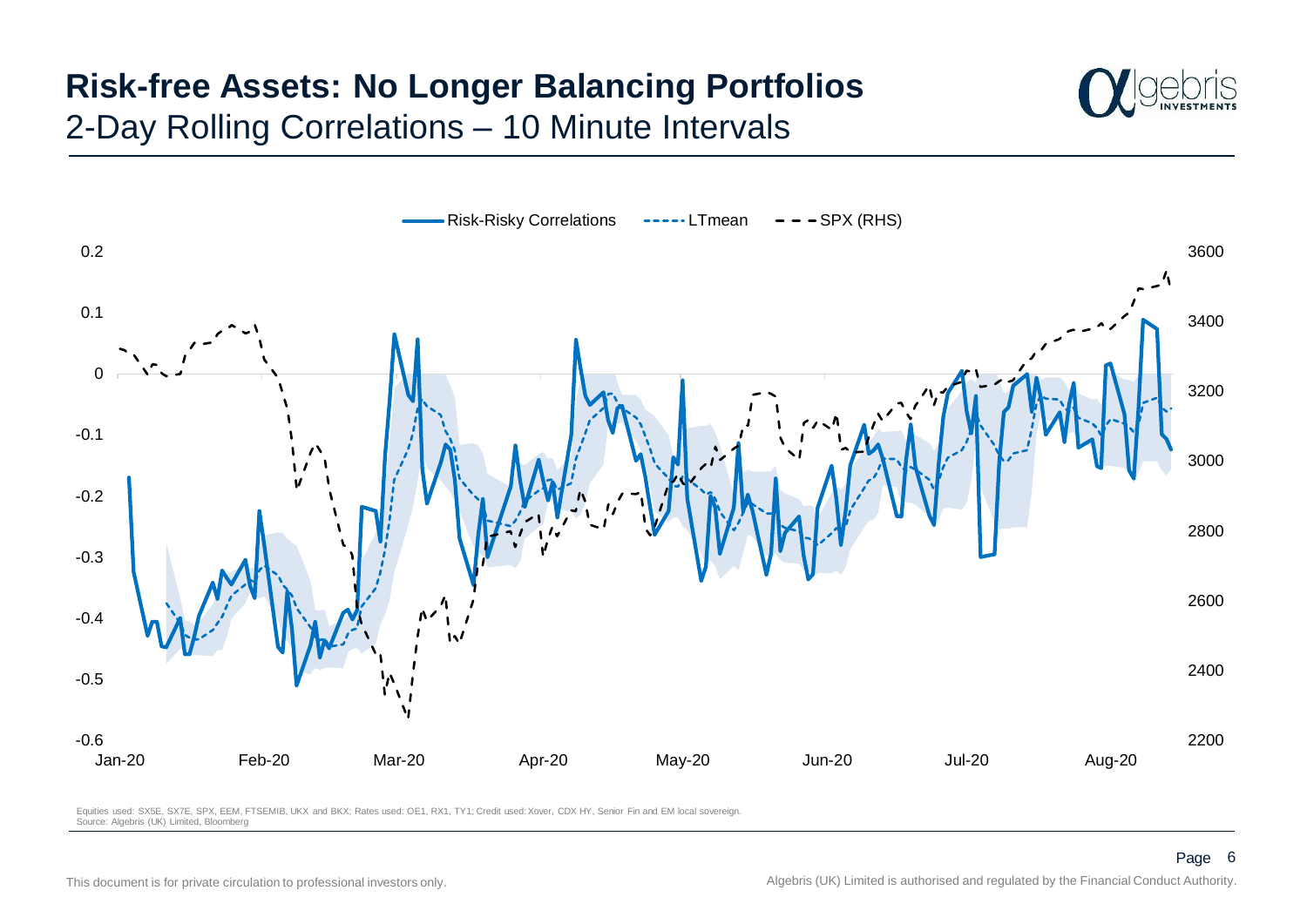

### **Cross-holdings and Systemic Risk Propagation**

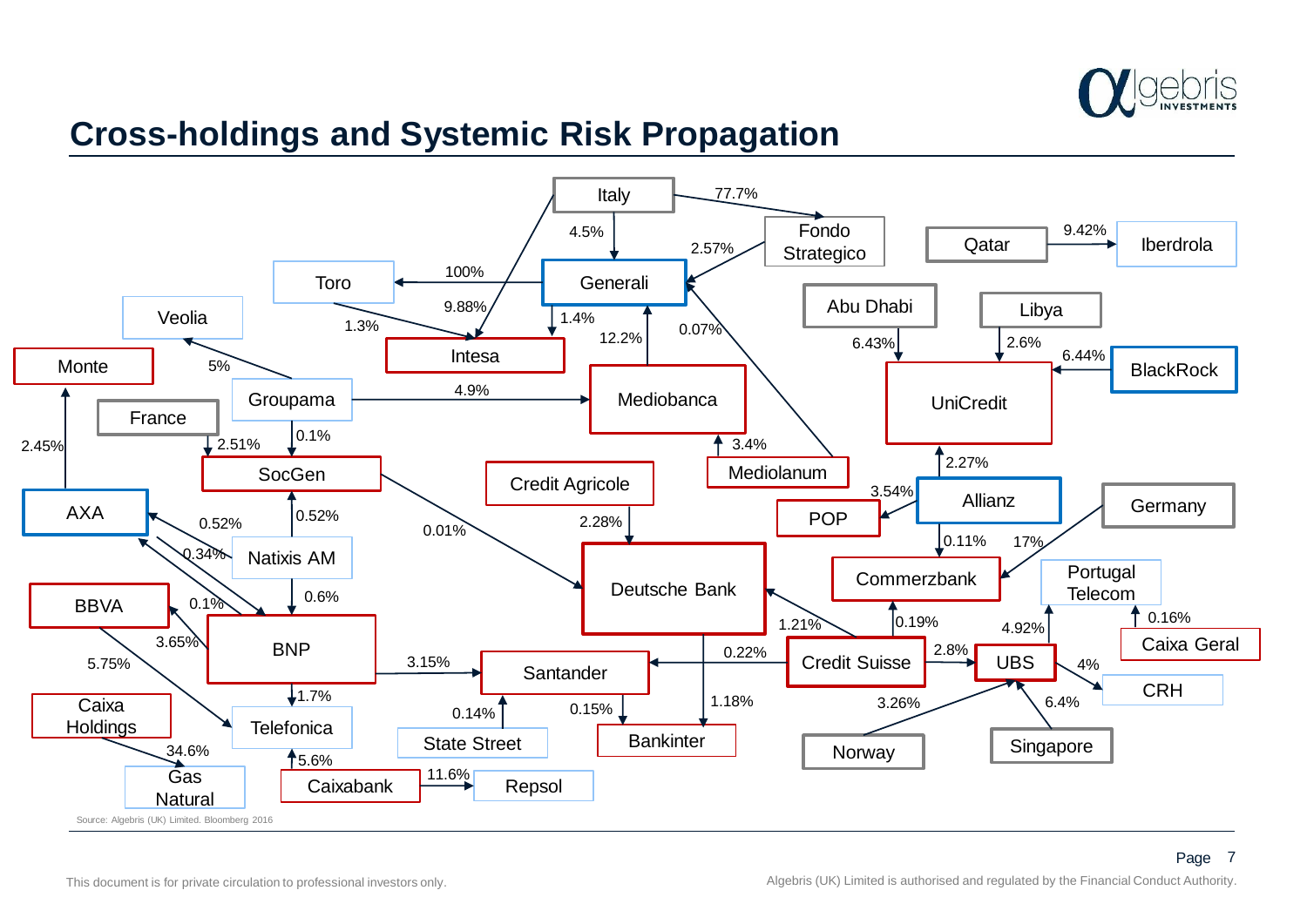# The Passive Investing Feedback Loop **Markets: Increased Fragility**





Source: Algebris (UK) Limited, GS Research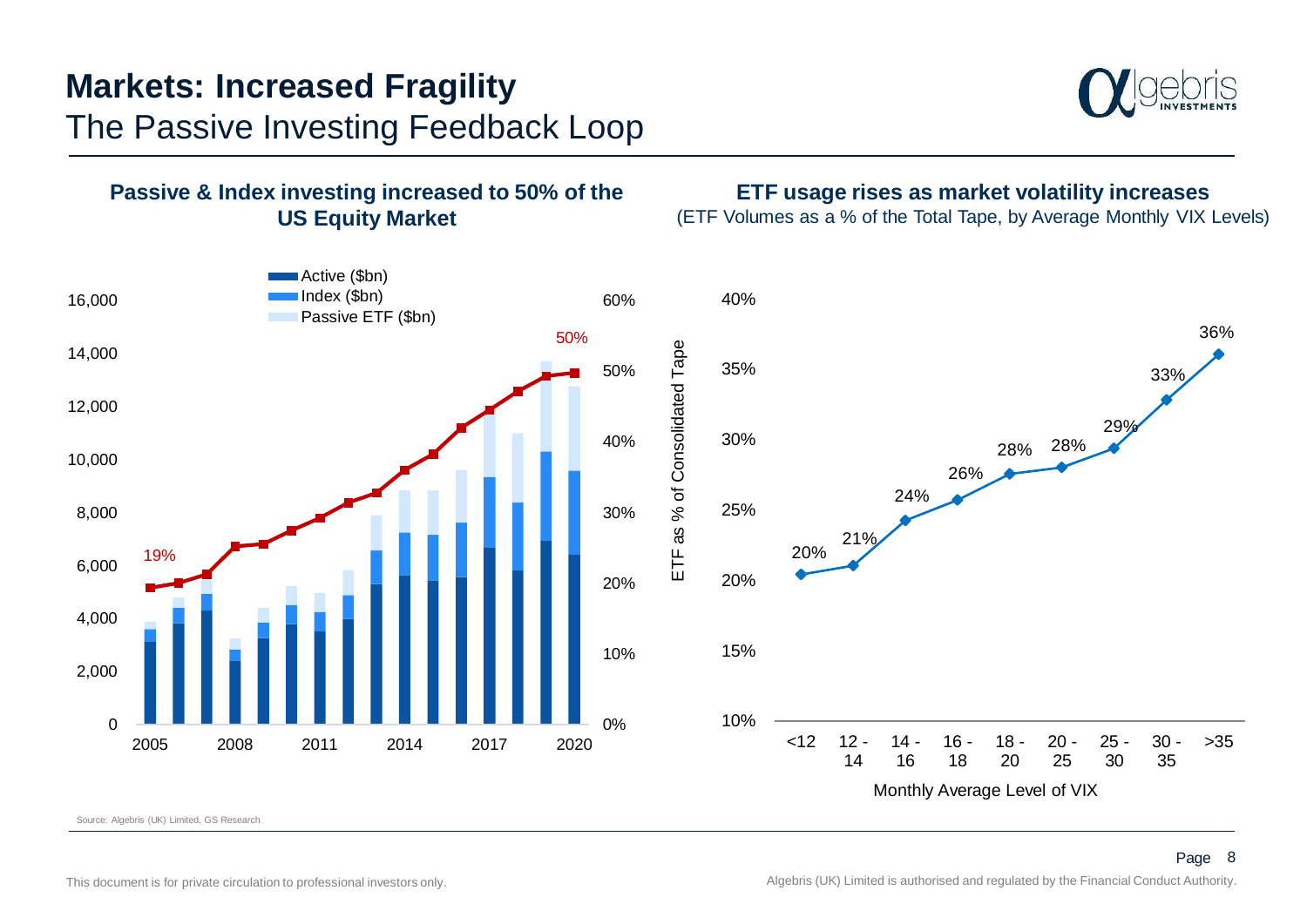# **Markets: Increased Fragility**



### ETF Selloff During the Covid-19 Crisis



Source: Algebris (UK) Limited, Bloomberg. Data as of 02.09.2020

Note: EMB US - iShares J.P. Morgan USD Emerging Markets Bond ETF (EM Hard ccy); JNK US - SPDR Bloomberg Barclays High Yield Bond ETF (US HY); AT1 LN - Invesco AT1 Capital Bond UCITS ETF (AT1 ETF); IHYG LN - iShares EUR Hig (EUR HY); SEML IM - iShares JP Morgan EM Local Government Bond UCITS ETF (EM Local ccy)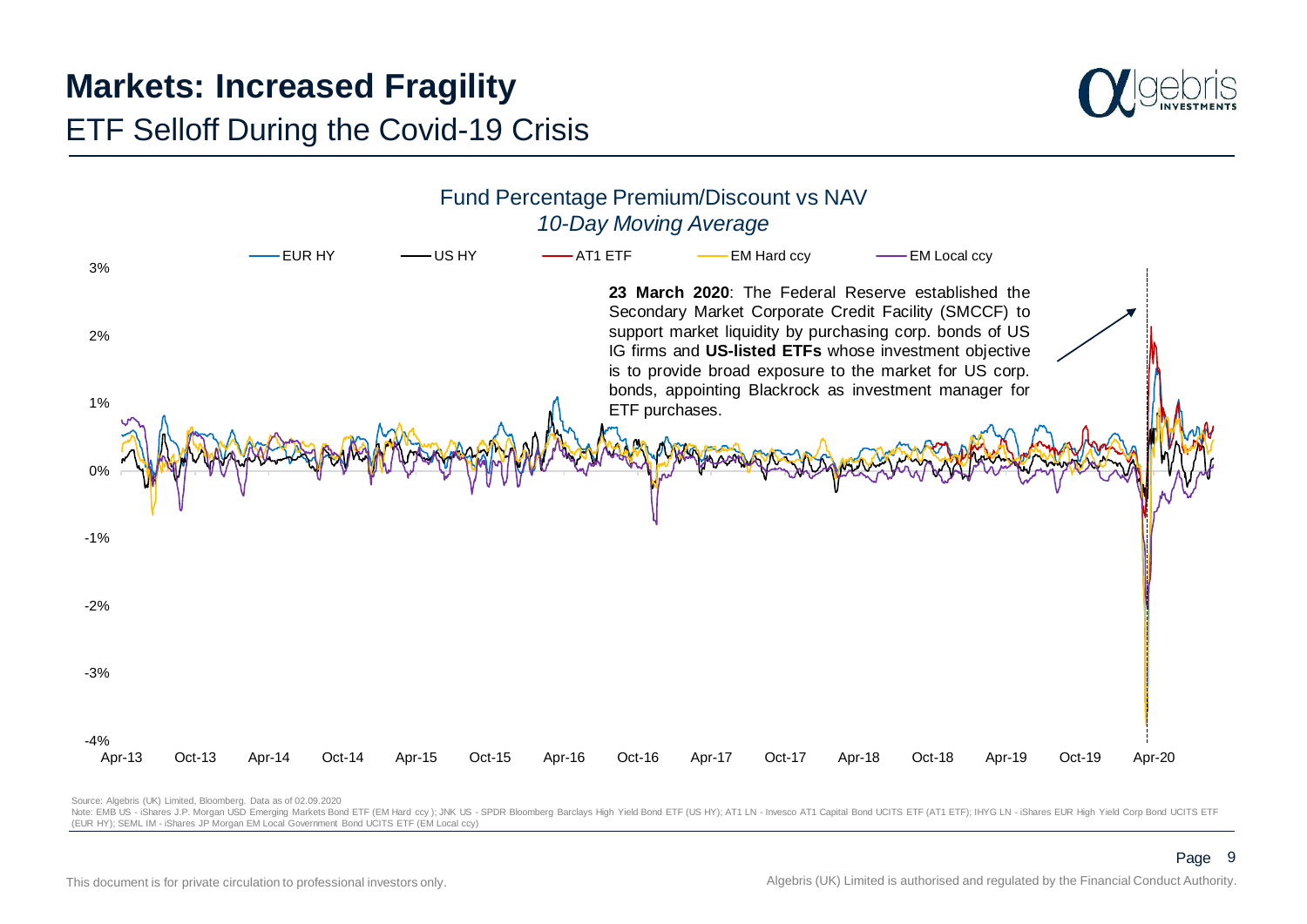# Fragility is Common, Anti-Fragility is Rare **Policy and Markets: Time Inconsistency and Fragility**



|                             | <b>Fragile</b>                                                          | <b>Robust</b>                 | <b>Anti-Fragile</b>               |  |
|-----------------------------|-------------------------------------------------------------------------|-------------------------------|-----------------------------------|--|
| <b>Medicine</b>             | Anaesthesia                                                             | Vaccine                       | <b>Mithridatism</b>               |  |
| <b>Pension System</b>       | <b>Defined Benefits</b>                                                 | <b>Defined Contributions</b>  | <b>Social Shock Absorbers</b>     |  |
| <b>Technology</b>           | <b>Centralised Hard Drive</b>                                           | <b>Underground Storage</b>    | <b>Cloud Storage</b>              |  |
| <b>Mythology</b>            | <b>Damocles</b>                                                         | <b>Ulysses</b>                | Hydra                             |  |
| <b>Nature</b>               | <b>Dinosaurs</b>                                                        | <b>Land Turtle</b>            | Ant Colony/Bacteria               |  |
| <b>Objects</b>              | <b>Tea Set</b>                                                          | Anvil                         | Spring                            |  |
| <b>Financial Markets</b>    | Passive Investing/Herding<br>Financial<br><b>Engineering/Complexity</b> | <b>Active Management</b>      | <b>Tail Risk Strategies</b>       |  |
| <b>Monetary Policy</b>      | <b>Forward Guidance</b>                                                 | <b>Rule-Based Approach</b>    | <b>Macro-prudential Policy</b>    |  |
| <b>Capital Structure</b>    | <b>Debt</b>                                                             | <b>Equity</b>                 | AT <sub>1</sub>                   |  |
| <b>Sovereign Debt</b>       | <b>Hard Currency External</b><br>Debt                                   | <b>Domestic Currency Debt</b> | <b>Growth-Linked Debt</b>         |  |
| <b>Economic Agents</b>      | <b>Politicians</b>                                                      | <b>Regulators</b>             | Long-Term/Contrarian<br>Investors |  |
| <b>Government Structure</b> | Eurozone                                                                | Singapore                     | Switzerland                       |  |

Source: Algebris (UK) Limited. With reference and inspiration from *Antifragile: Things that Gain from Disorder*, N. N. Taleb (2013)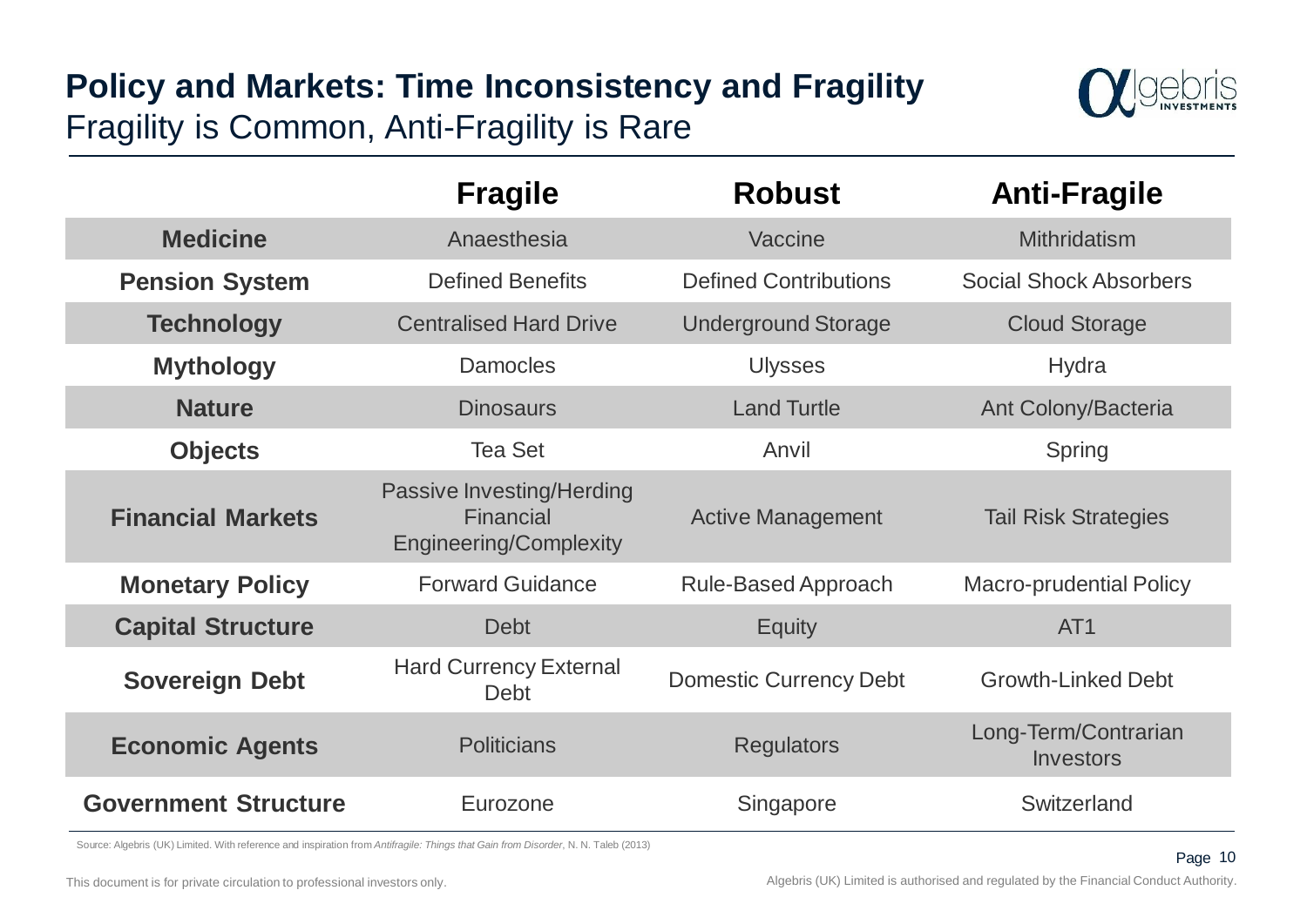

### **Bibliography & Additional Reading**

- Shambaugh J., Nunn R., Breitwieser A., Liu P., [The state of competition and dynamism: Facts about concentration, start-ups, and related policies,](https://www.brookings.edu/research/the-state-of-competition-and-dynamism-facts-about-concentration-start-ups-and-related-policies/) 13 June 2018
- Gallo A., [How the American dream turned into greed and inequality, World Economic Forum](https://www.weforum.org/agenda/2017/11/the-pursuit-of-happiness-how-the-american-dream-turned-into-greed-and-inequality), 12 October 2017
- Scars [or scratches? Hysteresis in the euro area](https://www.ecb.europa.eu/press/key/date/2017/html/ecb.sp170519.en.html), Speech by Benoît Cœuré, Member of the Executive Board of the ECB at the International Center for Monetary and Banking Studies, Geneva, 19 May 2017
- Hassan, F., di Mauro, F., Ottaviano, G. [Banks credit and productivity growth](http://www.ecb.europa.eu/pub/pdf/scpwps/ecbwp2008.en.pdf), ECB Working Paper Series, February 2017
- Corlett, A., Clarke, S. [Living standards 2017: the past, present and possible future of UK incomes,](http://www.resolutionfoundation.org/app/uploads/2017/01/Audit-2017.pdf) 31 January 2017
- [Understanding Populism: Inequality by the Numbers](https://knowledge.insead.edu/blog/insead-blog/understanding-populism-inequality-by-the-numbers-5087), Blog post by Pushan Dutt (INSEAD Professor of Economics and Political Science), 16 December 2016
- Jarociński, M., Lenza, M., [An inflation-predicting measure of the output gap in the euro area,](https://www.ecb.europa.eu/pub/pdf/scpwps/ecbwp1966.en.pdf?c79b834f95a2971a94c1c47de3685747) ECB Working Paper Series No 1966, September 2016
- Saito, I., [Fading Ricardian Equivalence in Ageing Japan,](http://oecdinsights.org/2016/02/11/a-dash-of-data-spotlight-on-german-households/) IMF Working Paper 16/194, September 2016
- Democracy Index 2016: Revenge of the "deplorables". The Economist Intelligence Unit, 2016
- Kuroda, H., ["Comprehensive Assessment" of the Monetary Easing: Concept and Approaches,](https://www.boj.or.jp/en/announcements/press/koen_2016/data/ko160905a1.pdf) 5 September 2016
- Ball L., Gagnon J., Honohan P., Krogstrup S., [What else can central banks do?,](http://voxeu.org/content/what-else-can-central-banks-do#.V8mNLZWF8-w.twitter) Vox, 2 September 2016
- Dauer U., [German Savers Lose Faith in Banks, Stash Cash at Home,](http://www.wsj.com/articles/german-savers-lose-faith-in-banks-stash-cash-at-home-1472485225) Wall Street Journal, 28 August 2016
- Jobst A., Lin H., [The ECB's Negative Rate Policy Has Been Effective but Faces Limits](https://blog-imfdirect.imf.org/2016/08/10/the-ecbs-negative-rate-policy-has-been-effective-but-faces-limits/), IMF, 10 August 2016
- Stevens G., [An Accounting: Address to the Anika Foundation Luncheon,](http://www.rba.gov.au/speeches/2016/sp-gov-2016-08-10.html) 10 August 2016
- Gallo A., [Our global financial system is broken. Here's a plan for fixing it, World Economic Forum,](https://www.weforum.org/agenda/2016/07/our-global-financial-system-is-broken-here-s-a-plan-for-fixing-it/) 6 July 2016
- Williamson, S., [Neo-Fisherism: A Radical Idea, or the Most Obvious Solution to the Low-Inflation Problem?,](https://www.stlouisfed.org/publications/regional-economist/july-2016/neo-fisherism-a-radical-idea-or-the-most-obvious-solution-to-the-low-inflation-problem) Federal Reserve Bank of St. Louis, July 2016
- Kuroda, H., [Overcoming Deflation: Theory and Practice](http://www.boj.or.jp/en/announcements/press/koen_2016/ko160620a.htm/), 20 June 2016
- Corsetti, G., Feld P. L., Koijen R., Reichlin L., Reis R., Rey H., Weder di Mauro B., Reinforcing [the Eurozone and protecting an open society: Refugee bonds](http://voxeu.org/article/eu-refugee-bonds), 27 May 2016
- Haldane, A. G., [The Great Divide](http://www.bankofengland.co.uk/publications/Documents/speeches/2016/speech908.pdf), Bank of England, 18 May 2016
- Rajan R., [Rethinking the Global Monetary System](https://www.youtube.com/watch?v=SHnCazIdY6I), Speech at the London School of Economics, 10 May 2016
- Jones, R., [Innovation, research and the UK's productivity crisis,](http://speri.dept.shef.ac.uk/wp-content/uploads/2016/04/SPERI-Paper-28-Innovation-research-and-the-UK-productivity-crisis.pdf) The University of Sheffield, April 2016
- Standard & Poor's, [QE and Economic Inequality: The UK Experience,](https://www.globalcreditportal.com/ratingsdirect/renderArticle.do?articleId=1575960&SctArtId=369528&from=CM&nsl_code=LIME&sourceObjectId=9457867&sourceRevId=1&fee_ind=N&exp_date=20260209-16:20:09) 10 February 2016
- Cochrane, J., [Do Higher Interest Rates Raise or Lower Inflation](http://faculty.chicagobooth.edu/john.cochrane/research/papers/fisher.pdf), 10 February 2016
- Kothari, S.P., Lewellen, J., Warner, J. B., [The behaviour of aggregate corporate investment,](http://faculty.tuck.dartmouth.edu/images/uploads/faculty/jonathan-lewellen/AggregateInvestment.pdf) MIT, December 2015
- Borio, C., [Labour reallocation and productivity dynamics: financial causes, real consequences,](http://www.bis.org/publ/work534.pdf) BIS, December 2015
- Gallo, A., [Why ECB's quantitative easing won't work and how it can be fixed,](http://www.ft.com/intl/cms/s/0/5f7e946c-9a77-11e5-9228-87e603d47bdc.html#axzz4AWeeO314) Financial Times, 7 December 2015
- Blanchard, O., E. Cerutti and L. Summers, Inflation and activity [Two Explorations and their Monetary Policy Implications,](https://www.imf.org/external/pubs/ft/wp/2015/wp15230.pdf) IMF Working Paper No 230., November 2015
- Borio, C., [Revisiting three intellectual pillars of monetary policy received wisdom,](http://www.bis.org/speeches/sp151112.pdf) Luncheon address, Cato Institute, 12 November 2015
- Borio C., Gambacorta, L., Hofmann, B., [The influence of monetary policy on bank profitability](http://www.bis.org/publ/work514.pdf), BIS, October 2015
- Contessi, S., Kerdnunvong, U., [Asset bubbles: detecting and measuring them are not easy tasks,](https://www.stlouisfed.org/publications/regional-economist/july-2015/asset-bubbles-detecting-and-measuring-them-are-not-easy-tasks) Federal Reserve Bank of St. Louis, July 2015
- Belfied, Cribb, Hood, Joyce, [Living Standards, Poverty and Inequality in the UK: 2015](https://www.ifs.org.uk/uploads/publications/comms/R107.pdf), Institute for Fiscal Study, July 2015
- Gallo, A., [Rethink needed for monetary policy role](http://www.ft.com/intl/cms/s/0/92605c96-1b4f-11e5-a130-2e7db721f996.html#axzz4ALWIKi95). Financial Times, 1 July 2015
- Haldane, A. G., [Stuck,](http://www.bankofengland.co.uk/publications/Documents/speeches/2015/speech828.pdf) Bank of England, 30 June 2015
- Borio C., [Persistent unusually low interest rates. Why? What Consequences?,](http://www.bis.org/speeches/sp150628a.htm) BIS, 28 June 2015
- IMF, [Global Financial Stability Report,](http://www.imf.org/external/pubs/ft/gfsr/2015/01/pdf/text.pdf) April 2015
- Gallo, A., Walker, R., Tyrrell-Hendry, L., Popovic, M., Grant, A., Pan, T., [The Revolver | Divided Kingdom: Britain's future beyond the election,](https://strategy.rbsm.com/Tools/Resources/.pdf?key=ot1Z5Kloqzj_IBSf7e7nc8YYdfYnIjGo) 14 April 2015
- Sigurionsson, F.; [Monetary Reform, A better monetary system for Iceland,](http://financematters.co/wp-content/uploads/2015/05/2015-05-RBS-MACRO-CREDIT-Debt-and-Inequality-For-update.pdf) Report commission by the Prime Minister of Iceland, 20 March 2015
- OECD (2015), [Economic Policy Reforms 2015: Going for Growth,](http://www.oecd-ilibrary.org/economics/economic-policy-reforms-2015_growth-2015-en) OECD Publishing, 9 February 2015
- Milburn, [Elitist Britain?,](https://www.gov.uk/government/uploads/system/uploads/attachment_data/file/347915/Elitist_Britain_-_Final.pdf) Social Mobility and Child Poverty Commission, 2014
- Kothari, S.P., Lewellen, J., Warner, J., [The behavior of aggregate corporate investment,](http://faculty.tuck.dartmouth.edu/images/uploads/faculty/jonathan-lewellen/AggregateInvestment.pdf) MIT Sloan Research Paper No. 5112-14, 19 October 2014
- Jahan S., Mahmud A. S., Papageorgiou C., [What is Keynesian Economics?,](http://www.imf.org/external/pubs/ft/fandd/2014/09/basics.htm) IMF, September 2014
- Carrol, C.D., Slacalek, J., Tokuoka, K. (2014) [The Distribution of Wealth and the Marginal Propensity to Consume,](http://www.ecb.europa.eu/pub/pdf/scpwps/ecbwp1655.pdf) ECB Working Paper No 1655
- Sharpe, S.A. and Suarez, G.A. (2014) [The insensitivity of investment to interest rates: Evidence from a survey of CFOs](http://www.federalreserve.gov/pubs/feds/2014/201402/201402pap.pdf), Finance and Economics Discussion Series, FRB Washington DC
- Rotman, D., [How Technology is Destroying Jobs](https://www.technologyreview.com/s/515926/how-technology-is-destroying-jobs/), MIT Technology Review, 12 June 2013
- Koo, R., [The world in balance sheet recession: causes, cure, and politics,](http://www.paecon.net/PAEReview/issue58/Koo58.pdf) Real-world Economics Review, issue no. 58, 2011
- Rajan, G. R., [Let Them Eat Credit,](https://newrepublic.com/article/77242/inequality-recession-credit-crunch-let-them-eat-credit) New Republic, 27 August 2010